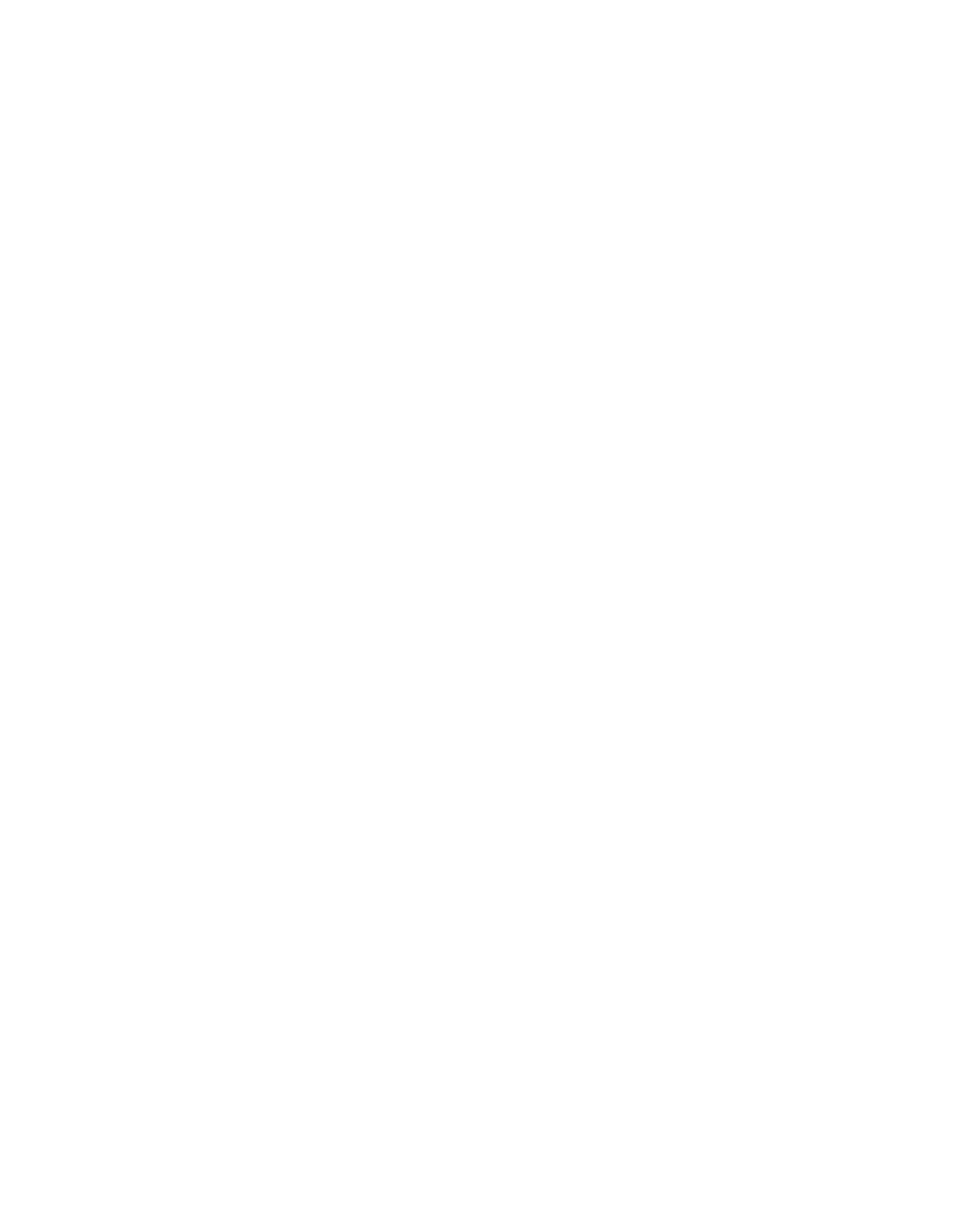Mary Fisher wears many hats: Artist, author, and HIV/AIDS activist are just a few. The latter is perhaps what she's known best for—her influential speech at the 1992 Republication National Convention is regarded as one of the greatest American speeches of the century, spurring a push toward treatment and compassion towards those who are HIV-positive. Yet Fisher's decades-long career in mixed-media artistry has flourished alongside her activism.

"For some folks, activism is what they've chosen to do, but that wasn't and isn't my experience," Fisher, who was diagnosed as HIV-positive in 1991, says. "My activism is an expression of who I am beginning as a woman and a woman with AIDS. When I've produced a book or given a speech or

produced a sculpture, I've always tried to make it a truthful reflection of who I am, and I think most artists do while they're working. Whether or not it's activism, I think it reflects who we are, what we are and how we feel."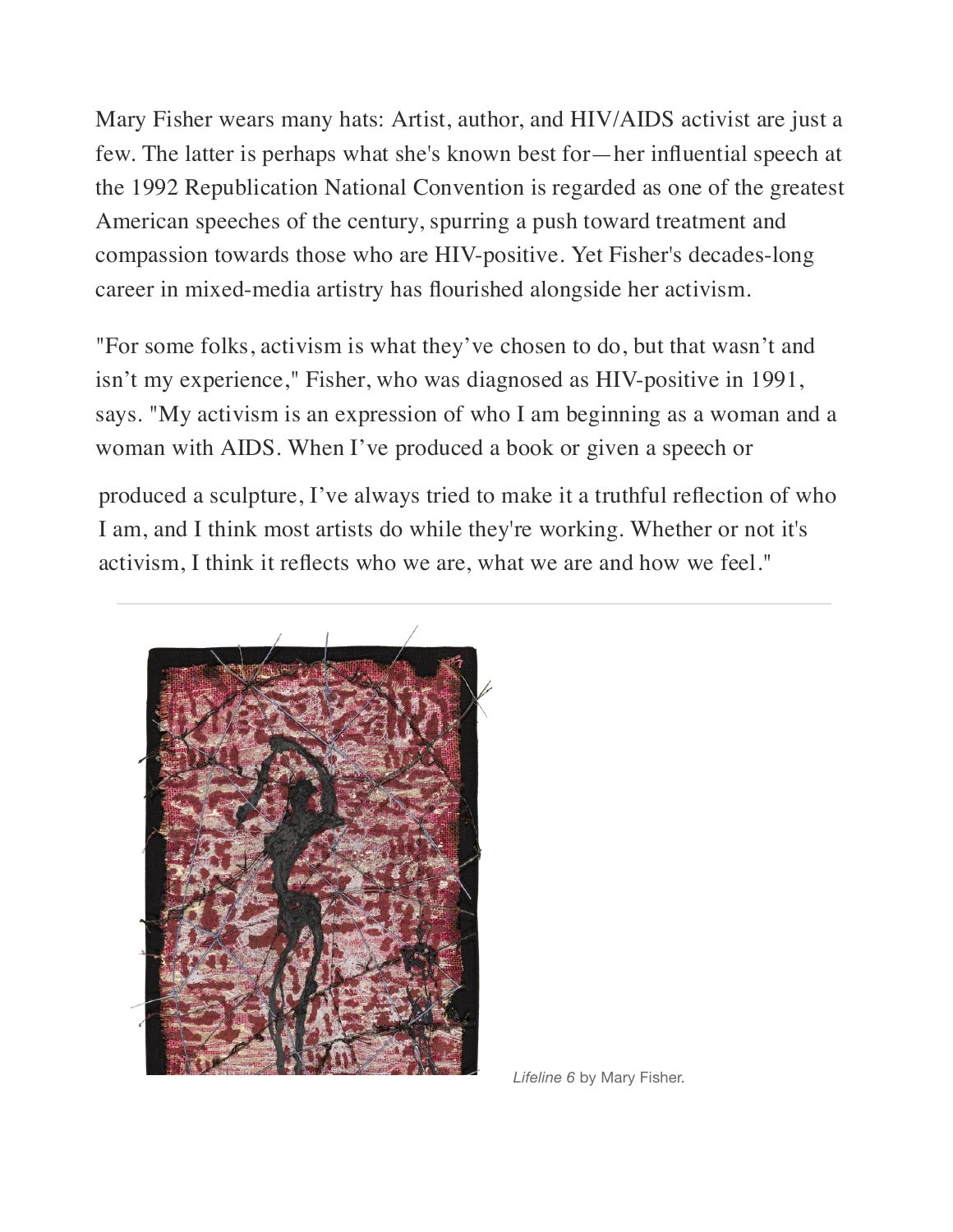Until February 10, viewers can experience this intersection in "Textile Meditations: Mary Fisher and Friends," which opens today at the Armory Art Center in West Palm Beach, Florida. Fisher's works in fabric will be shown alongside four accomplished female artists from the U.S. and London: Jan Beaney and Jean Littlejohn, Jane Dunnewold, and Marsha Christo. Fisher's heavily layered works (of which she has created over 80 for the Armory show) are filled with sinuous stitching and, in a sharp departure from her signature style, are without words. These pieces will join panels of intricate textures and rich colors in all shapes and sizes.



*[Wind](https://www.pinterest.com/pin/create/button/?url=https%3A%2F%2Fwww.architecturaldigest.com%2Fstory%2Fart-and-activism-merge-in-mary-fisher-textiles&media=https%3A%2F%2Fmedia.architecturaldigest.com%2Fphotos%2F5a626b49b434a423330b66a2%2F1%3A1%2Fw_680%2Cc_limit%2F07_Mary%2520Fisher%2520Windfall.jpg&description=)fall* by M[ary Fis](https://www.facebook.com/sharer/sharer.php?u=https%3A%2F%2Fwww.architecturaldigest.com%2Fstory%2Fart-and-activism-merge-in-mary-fisher-textiles&t=)her.

As Fisher describes the artists' unique styles, it's clear that they are more than just collaborators—Fisher regards them all as true friends. After taking classes with Beaney and Littlejohn, Fisher fell in love with their creativity and warm personalities. "Jan is an artist who sketches her surroundings constantly and translates those scenes into textiles, and Jean really challenges the expectations of textiles," Fisher says. "And they both have the most [incredib](https://www.pinterest.com/pin/create/button/?url=https%3A%2F%2Fwww.architecturaldigest.com%2Fstory%2Fart-and-activism-merge-in-mary-fisher-textiles&media=https%3A%2F%2Fmedia.architecturaldigest.com%2Fphotos%2F5a626b5b9bf0a56adcbccec7%2Fmaster%2Fpass%2F02_Mary%2520Fisher%2520Fractured%2520Line.jpg&description=Art%20and%20Activism%20Merge%20in%20Mary%20Fisher%27s%20Textiles)[le sense of hu](https://www.facebook.com/sharer/sharer.php?u=https%3A%2F%2Fwww.architecturaldigest.com%2Fstory%2Fart-and-activism-merge-in-mary-fisher-textiles&t=Art%20and%20Activism%20Merge%20in%20Mary%20Fisher%27s%20Textiles)[mor." Of Chris](https://twitter.com/share?text=Art%20and%20Activism%20Merge%20in%20Mary%20Fisher%27s%20Textiles&via=ArchDigest&url=https%3A%2F%2Fwww.architecturaldigest.com%2Fstory%2Fart-and-activism-merge-in-mary-fisher-textiles)to, Fisher says, "I've known her for 30